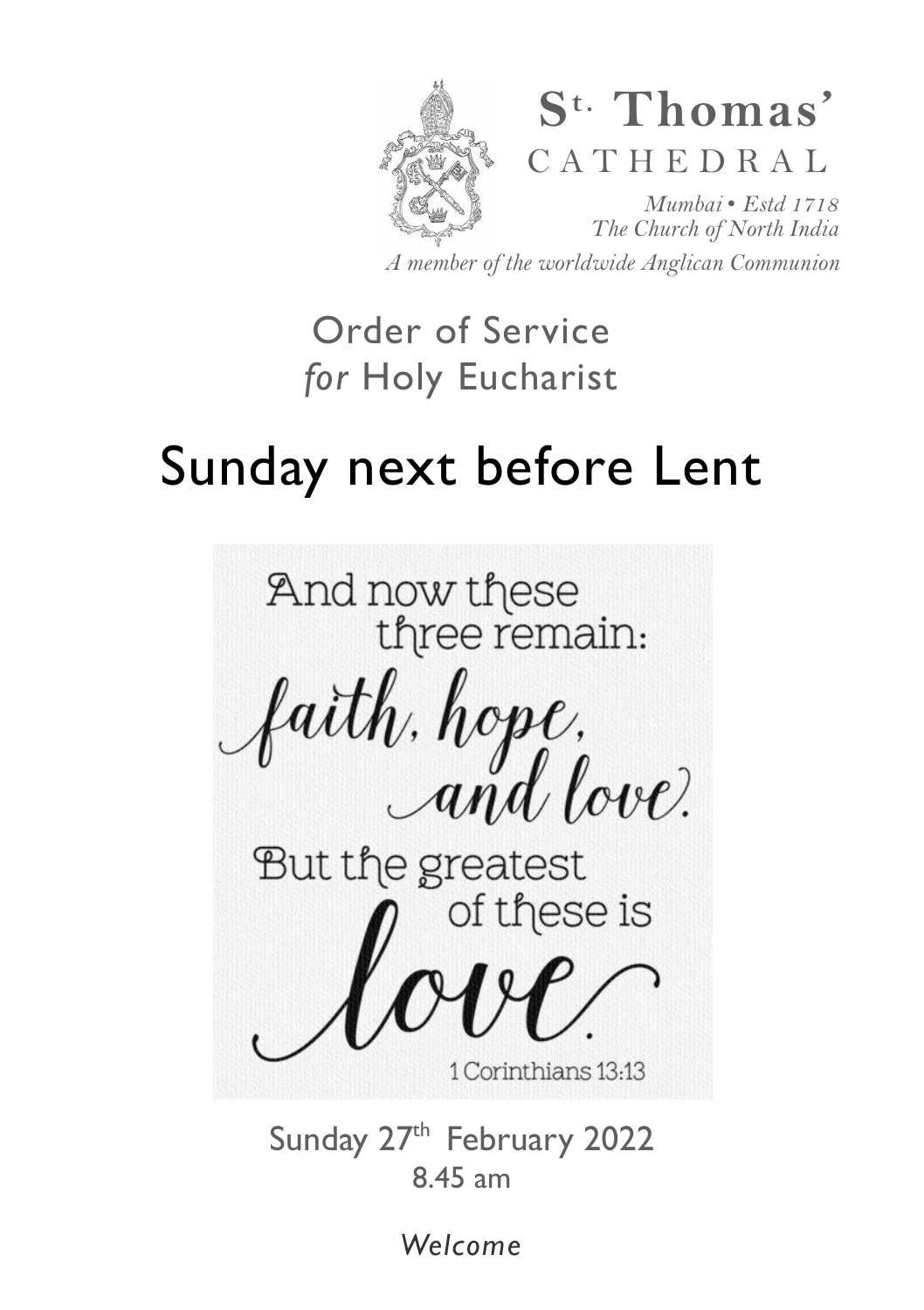#### *"And now these three remain: faith, hope and love. But the greatest of these is love."*

Reflections on 1 Corinthians 13. 1 - 13

1 Corinthians 13 is a piece of poetry written by Paul. Paul had founded a church in the city of Corinth, and he was trying to help them live in the way of Jesus Christ. They lived in a culture that worshiped a variety of idols that could be bought and sold in the markets of the harbour city of Corinth. Paul saw this and said to them in a letter, *"But now I want to lay out a far better way for you*." (1 Corinthians 12:31) That "far better way" is the way of Christian love.

Paul tells us that love is more of a practiced art, a daily habit needing to be grown in us, a way in which we need to be trained together. It is the practice of learning compromise and cooperation and reconciliation.

The Christian love to which we are called is all about demonstrating small acts of kindness. It is practiced by doing for others without looking for our own glory. It is exercised by naturally seeing from another's perspective and doing what needs to be done for another, without really needing to think about it.

Let's practice a life of love like this as if our lives depended on it, because they do!

The congregation is asked to join in all text printed in **bold**.

Flowers are in loving memory of Mr. T. Thomas. (Fourth death anniversary falls on 2nd March.)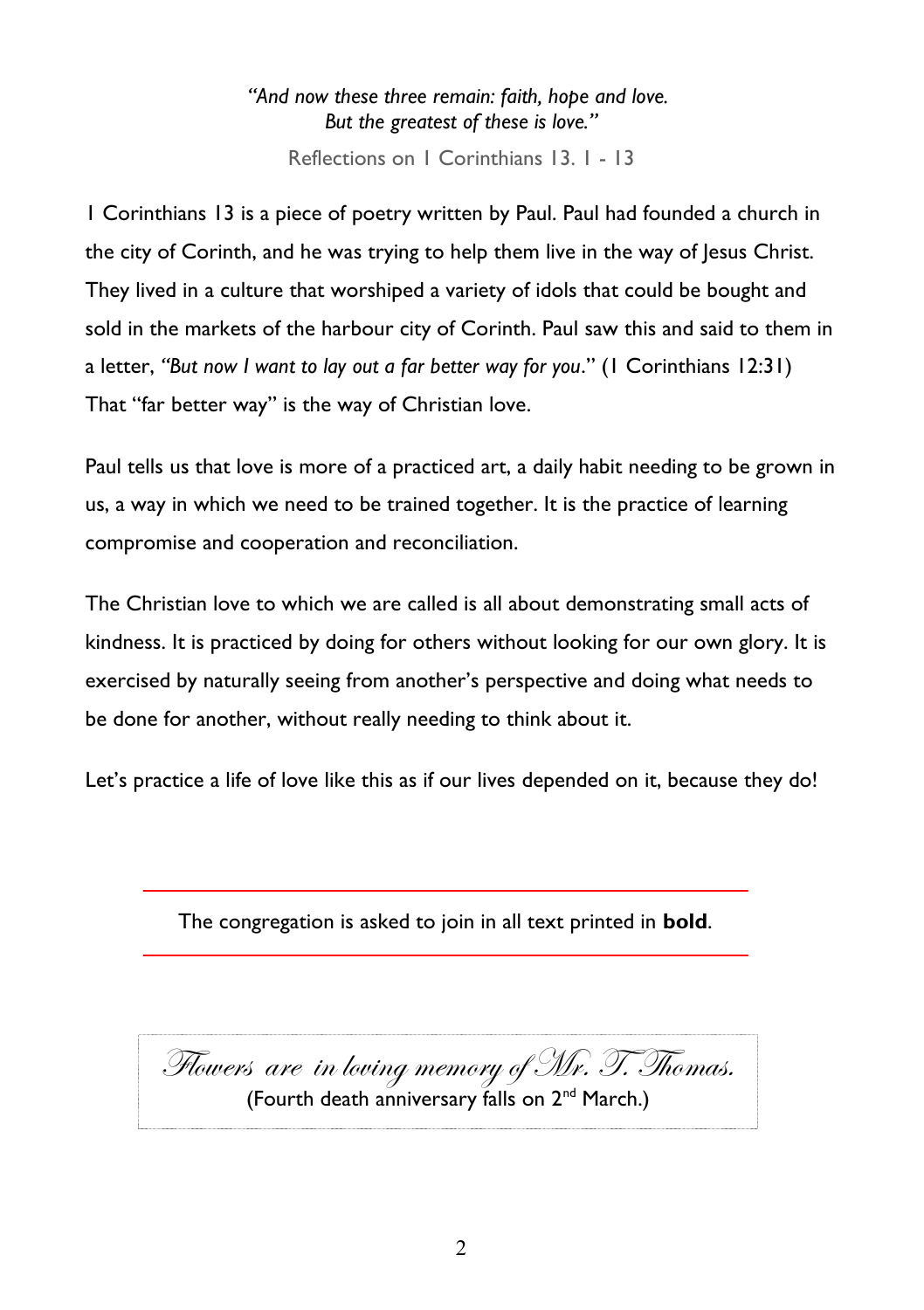# Order of Service

### The Gathering

### Voluntary

Andante cantabile, *from 4th organ symphony* Charles Marie Widor (1844 - 1937)

*All keep silence and prepare for worship. The Presbyter offers a prayer for the peace of the world.* 

> Introit *Sung by the cantors*

Spirit of God, descend upon my heart; wean it from earth through all its pulses move; stoop to my weakness, mighty as Thou art, and make me love Thee as I ought to love.

*Words:* George Croly (1780 - 1860) *Music:* Frederick Atkinson (1841 - 1897)

#### *All STAND*

### Call to Worship

*Led by the Presbyter from the West Door.* 

| Presbyter | God sets before us this day life and death,<br>blessings and curses. |
|-----------|----------------------------------------------------------------------|
| All       | We will seek God's blessings.                                        |
| Presbyter | The Law of God is to love God<br>and to love one another.            |
| All       | We join together in our love of God<br>to worship and follow Jesus.  |
| Presbyter | We have faith, hope, and love                                        |
| All       | but the greatest of these is love.                                   |

*All join in singing the hymn at the procession. Turn over.*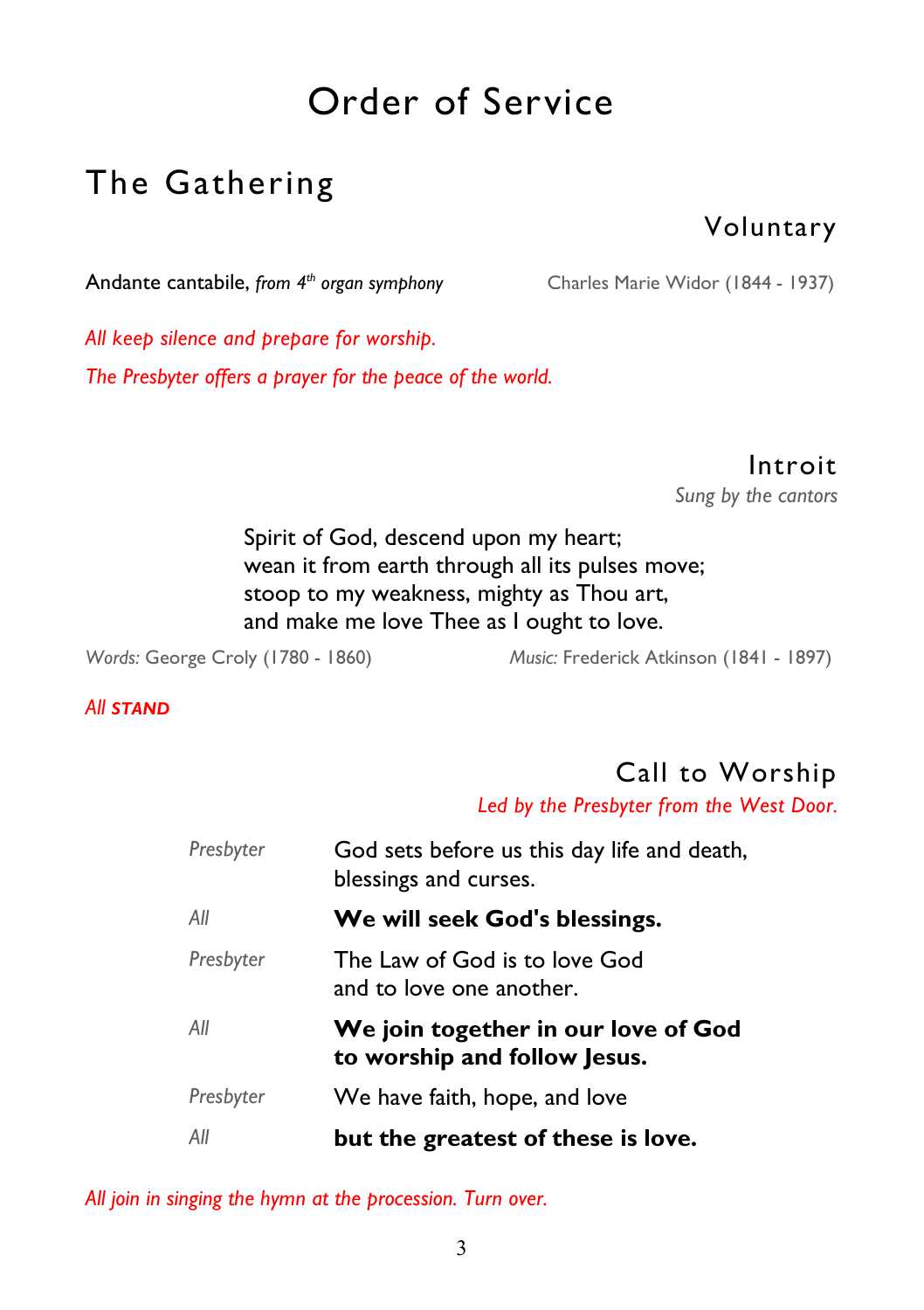#### Hymn at the Procession

<sup>1</sup>**God is Love: let heaven adore him; God is Love, let earth rejoice; let creation sing before him, and exalt him with one voice. He who laid the earth's foundation, He who spread the heavens above, He who breathes through all creation, He is love, eternal love.** 

<sup>2</sup> **God is Love: and He enfoldeth all the world in one embrace; with unfailing grasp He holdeth every child of every race. And when human hearts are breaking under sorrow's iron rod, then they find that selfsame aching deep within the heart of God.** 

<sup>3</sup> **God is Love: and though with blindness sin afflicts the souls of men, God's eternal loving-kindness holds and guides them even then. Sin and death and hell shall never o'er us final triumph gain; God is Love, so Love for ever o'er the universe must reign.** 

*Words:* Timothy Ress (1874 - 1939) *Tune:* BLAENWERN

William Rowlands (1860 - 1937)

*Please be SEATED*

*Follow the readings and the Order of Service for the Lord's Supper in The Book of Common Prayer (refer page numbers)*.

*The Presbyter reads* **† The Collect for Purity †** *on page 350.*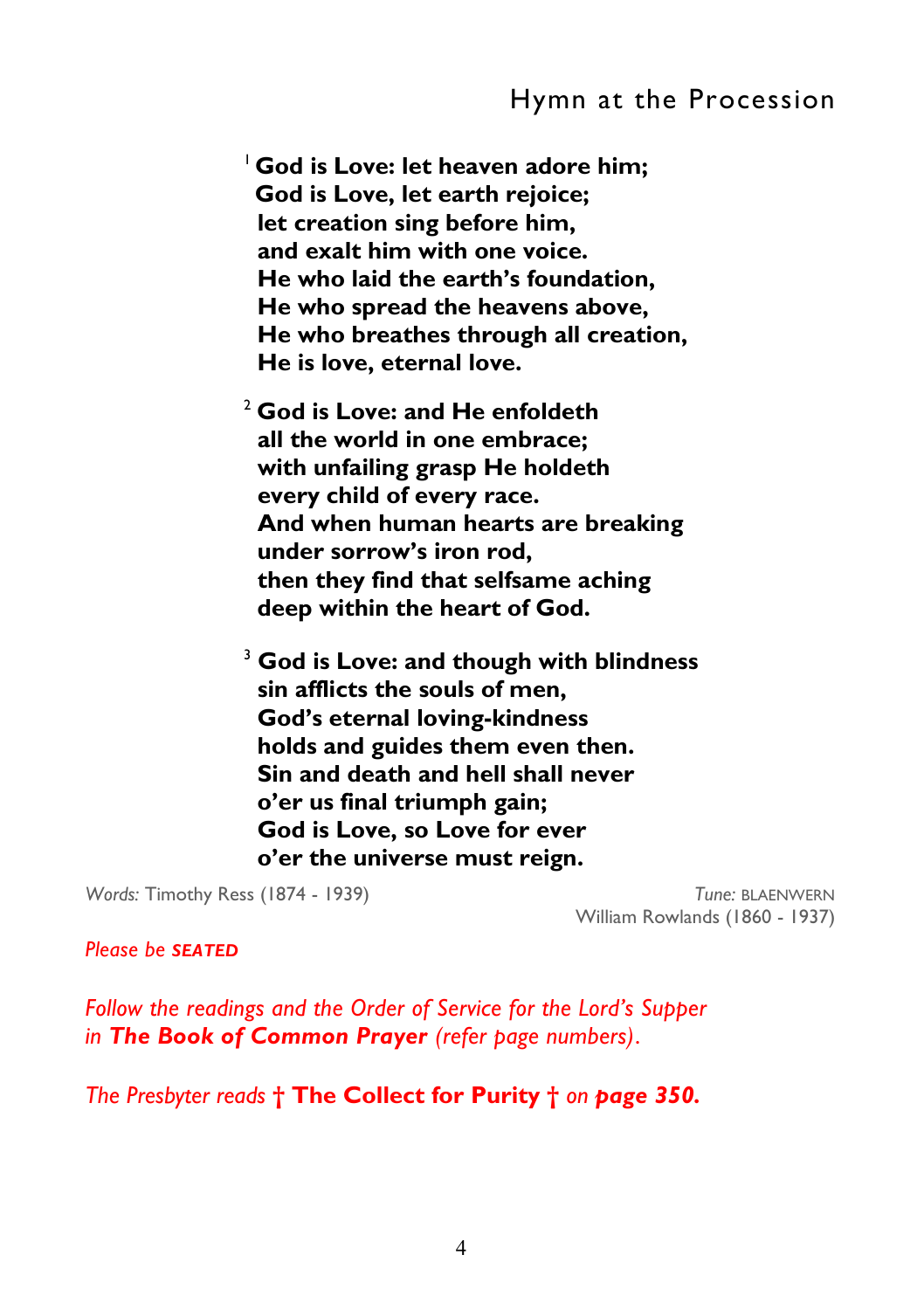### The Liturgy of the Word

The Collect for the Day | *Page 443* 

*Read by the Presbyter* 

#### Old Testament Reading | *Page 443*

A reading from the Book of Genesis 9. 8 - 17

*At the conclusion of the reading:*  This is the word of the Lord. *All* **Thanks be to God***.* 

Psalm

*Sung by the cantors to a chant by Foster* 

Psalm 26 verses 1 to 7 ● *Judica me, Domine* 

BE thou my Judge, O Lord, for I have walked innocently : my trust hath been also in the Lord, therefore shall I not fall.

- $2$  Examine me, O Lord, and prove me : try out my reins and my heart.
- $^3$  For thy loving-kindness is ever before mine eyes : and I will walk in thy truth.
- <sup>4</sup> I have not dwelt with vain persons : neither will I have fellowship with the deceitful.
- <sup>5</sup>I have hated the congregation of the wicked : and will not sit among the ungodly.
- $61$  will wash my hands in innocency, O Lord : and so will I go to thine altar;
- $7$ That I may shew the voice of thanksgiving : and tell of all thy wondrous works.
- *All STAND. Glory be to the Father, and to the Son, And to the Holy Ghost; As it was in the beginning, is now, and ever shall be: World without end. Amen.*

*Please be SEATED.*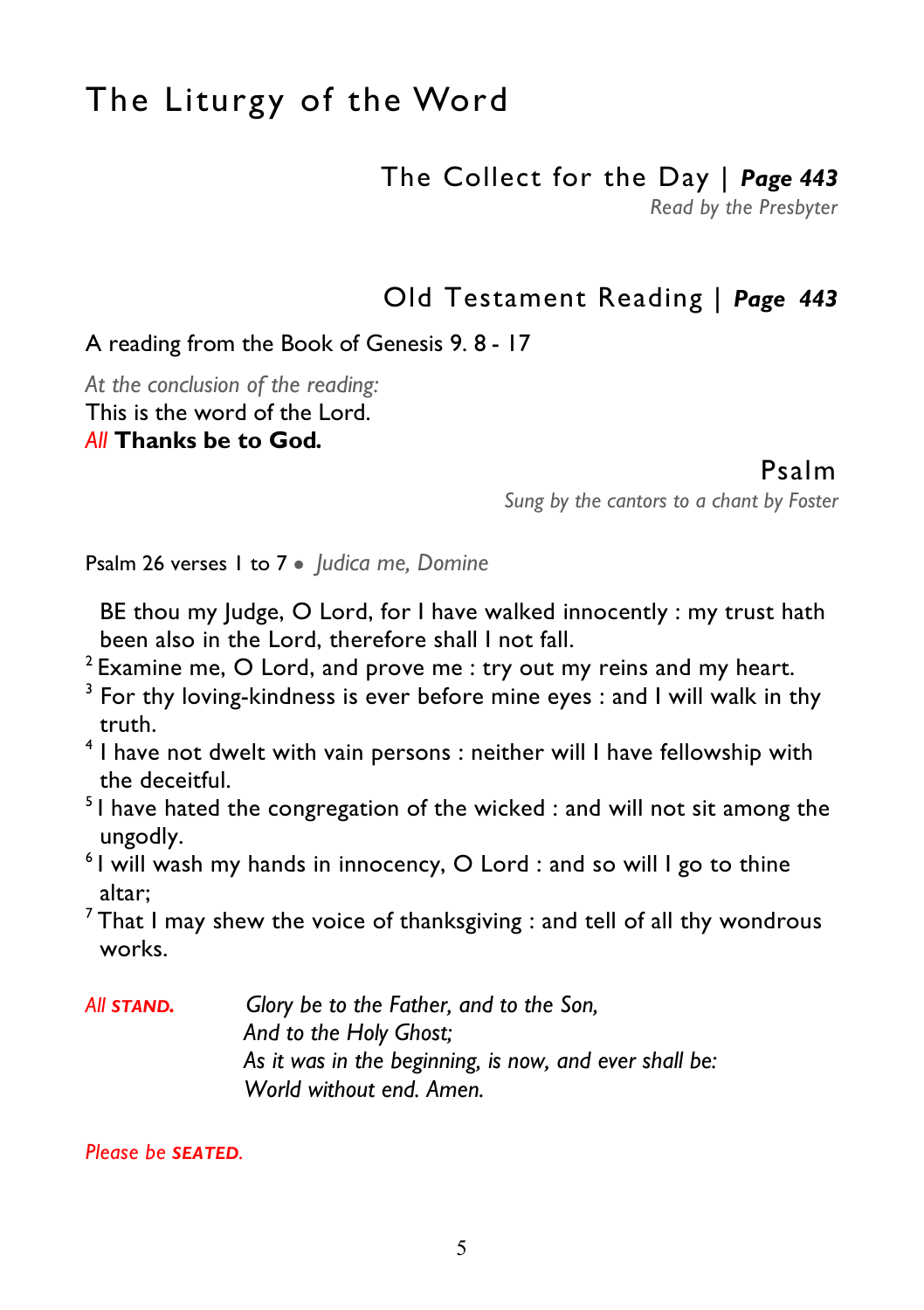A reading from the first letter of Paul to the Corinthians 13. 1 - 13

*At the conclusion of the reading:*  This is the word of the Lord. *All* **Thanks be to God***.* 

*All STAND and join in singing the gradual hymn.* 

Gradual Hymn

**Pass me not, O gentle Saviour, hear my humble cry; while on others Thou art calling, do not pass me by.** 

> *Saviour, Saviour, hear my humble cry, while on others Thou art calling, do not pass me by.*

| <sup>2</sup> Let me at Thy throne of mercy $^{-3}$ Trusting only in Thy merit, |                                 |
|--------------------------------------------------------------------------------|---------------------------------|
| find a sweet relief;                                                           | would I seek Thy face;          |
| kneeling there in deep contrition,                                             | heal my wounded, broken spirit, |
| help my unbelief.                                                              | save me by Thy grace.           |

<sup>4</sup> **Thou the spring of all my comfort, more than life to me, whom have I on earth beside Thee, whom in heaven but Thee.** 

*Words:* Frances Crosby (1820 - 1915) *Tune:* PASS ME NOT, O GENTLE SAVIOUR

William Doane (1832 - 1915)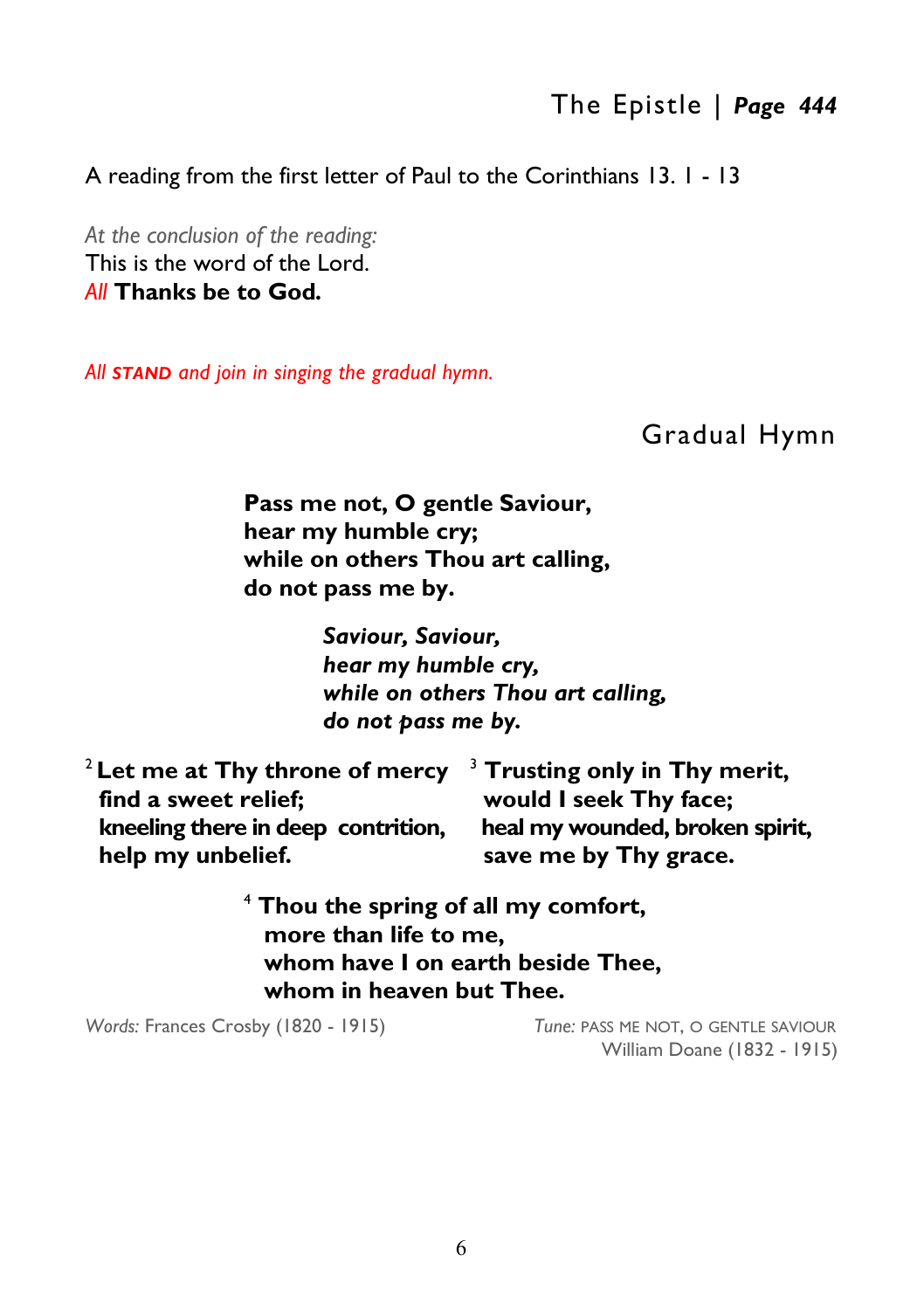*All* **Alleluia.**  Speak, Lord, for your servant is listening. You have the words of eternal life.  **Alleluia.** 

*The Gospeller* The Lord be with you *All* **and also with you.** 

Hear the Gospel of our Lord Jesus Christ according to St. Luke 18. 31 - 43

#### *All* **Glory be to Thee, O Lord.**

*At the end of the Gospel:* 

| The Gospeller | This is the Gospel of Jesus Christ. |
|---------------|-------------------------------------|
| All           | Praise be to Thee, O Christ.        |

*Remain STANDING for the Creed, all reciting together.* 

#### The Nicene Creed | *Page 354*

*lease be SEATED.* 

#### Sermon

The Revd Avinash Rangayya

#### Welcome and Announcements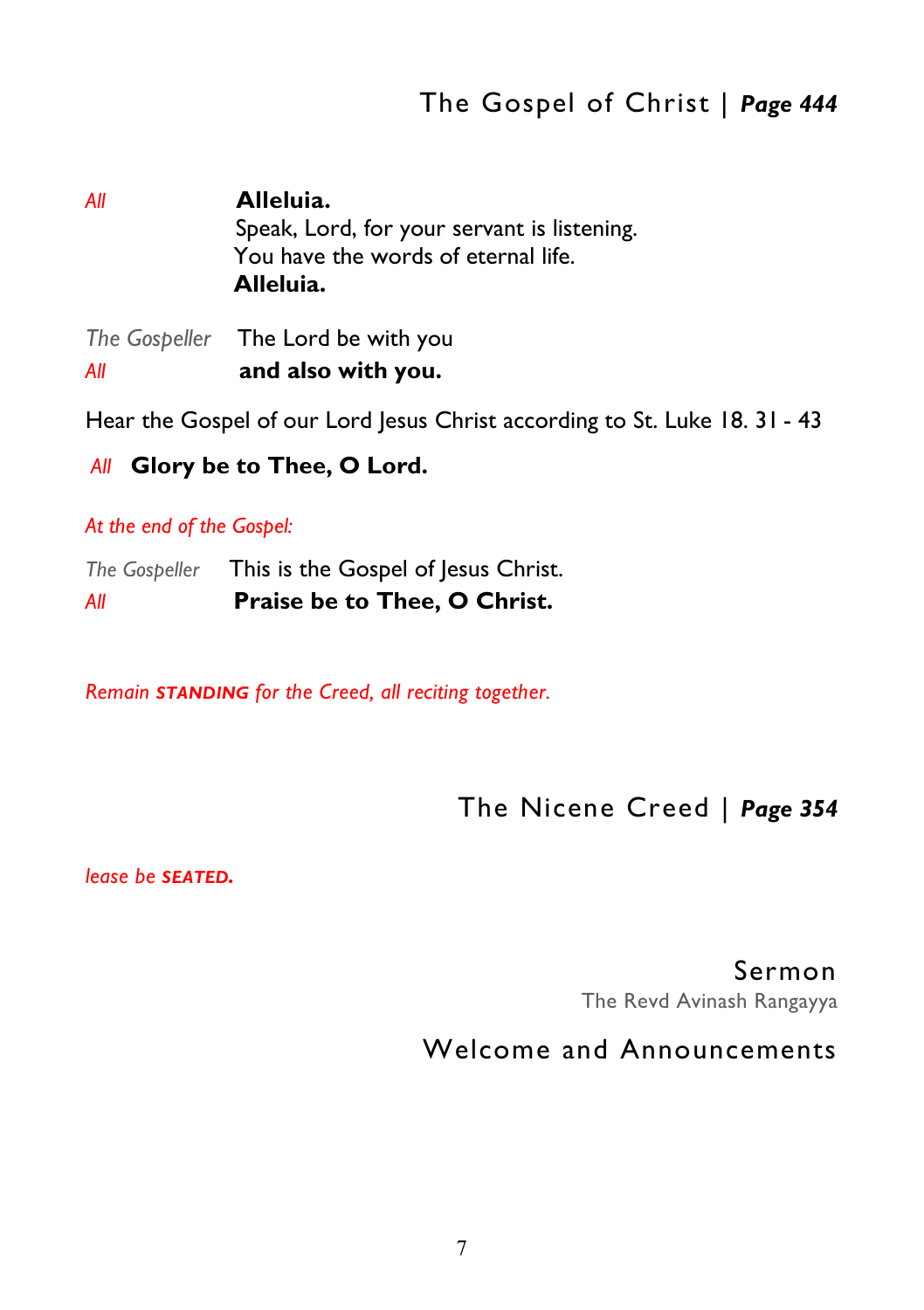## The Liturgy of the Sacrament

#### *All STAND.*

#### The Peace

*The Celebrant offers a greeting of peace.* 

God has called us to live in peace. The peace of the Lord be always with you **and also with you.** 

Let us offer one another a sign of peace.

*While remaining in your place, share the sign of peace with a namaste with your neighbour.* 

### Preparation of the Table Hymn at the Offertory

*At this time an offering will be received for the ministries of the Cathedral. Thank you for your generosity. All join in singing the hymn.* 

> **Where love and loving-kindness dwell, there God will ever be: One Father, Son, and Holy Ghost in perfect charity.**

- <sup>2</sup> **Brought here together into one by Christ our Shepherd-king, now let us in his love rejoice, and of his goodness sing.**
- 3  **Here too let God, the living God, both loved and honoured be; and let us each the other love with true sincerity.**

<sup>4</sup> **Brought here together by Christ's love, let no ill-will divide, nor quarrels break the unity of those for whom he died.** 

*Continued*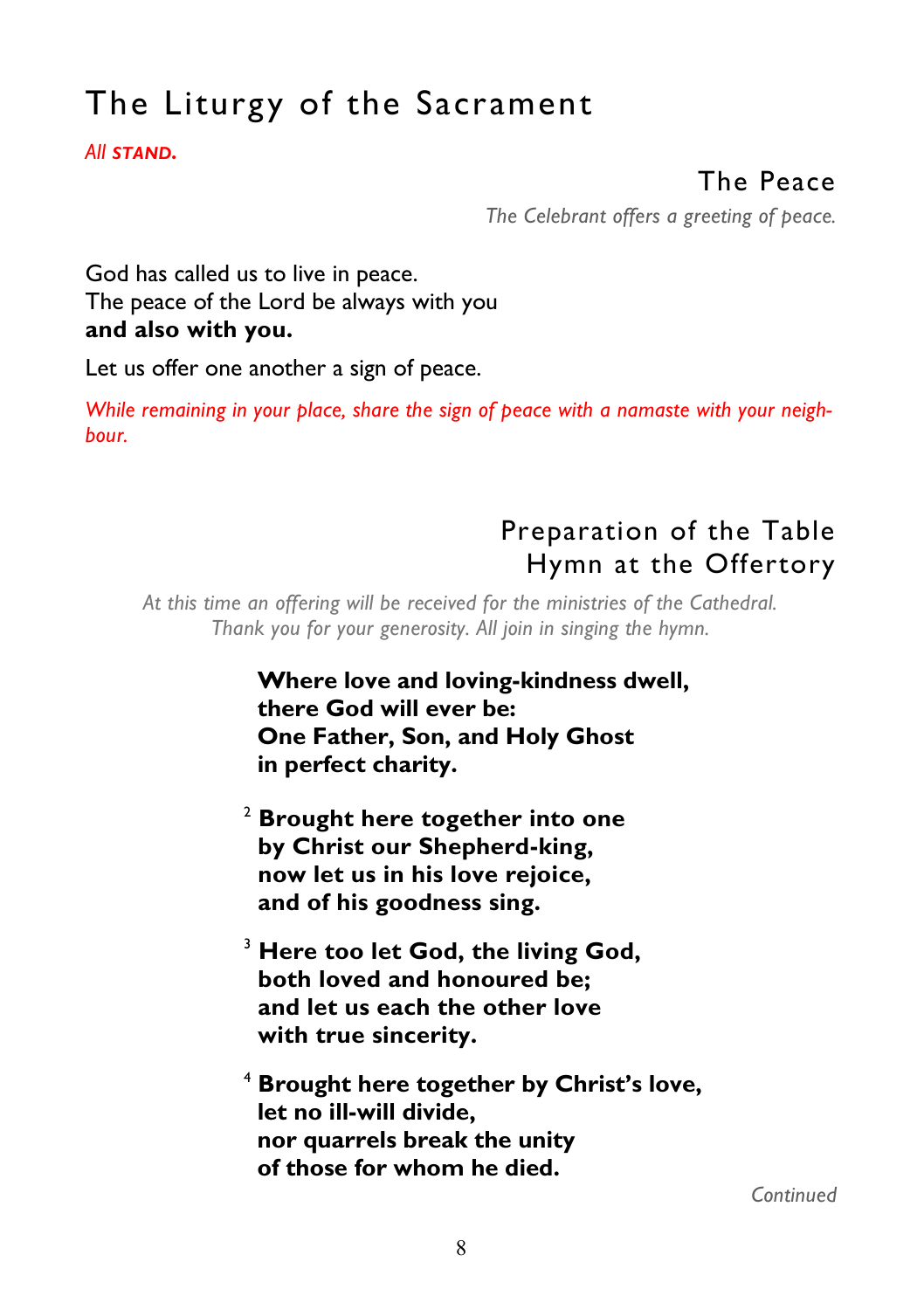<sup>5</sup> **Let envy, jealousy and strife and all contention cease, for in our midst serves Christ the Lord our sacrament of peace.** 

#### <sup>6</sup>**Together may we with the saints thy face in glory see, and ever in thy kingdom feast, O Christ our God, with thee.**

*Words:* from the Latin liturgy for Maundy Thursday *Tune: BISHOPTHORPE*<br>tr. Geoffrey Preston (1936 - 77) **Premiah Clarke** (1674 - 1707) tr. Geoffrey Preston (1936 - 77)

*All say* Offertory Prayer | *page 357* 

*Please be SEATED.* 

### Prayers for the Peace of the World

| <i><u><b>Intercessor</b></u></i> | God of love,<br>turn our hearts to your ways;<br>and give us peace. Lord in your mercy,                                                                                                                           |
|----------------------------------|-------------------------------------------------------------------------------------------------------------------------------------------------------------------------------------------------------------------|
| All                              | hear our prayer.                                                                                                                                                                                                  |
| <i><u><b>Intercessor</b></u></i> | O Lord our God,<br>source of all goodness and love,<br>accept the fervent prayers of your people;<br>in the multitude of your mercies look with<br>compassion upon the people of Ukraine.<br>Lord in your mercy,  |
| All                              | hear our prayer.                                                                                                                                                                                                  |
| <i><u><b>Intercessor</b></u></i> | Living God,<br>deliver us from a world without justice<br>and a future without mercy;<br>in your mercy, establish justice,<br>and in your justice, remember the mercy<br>revealed to us in Jesus Christ our Lord. |

*All* **hear our prayer.** *Continued* 

Lord in your mercy,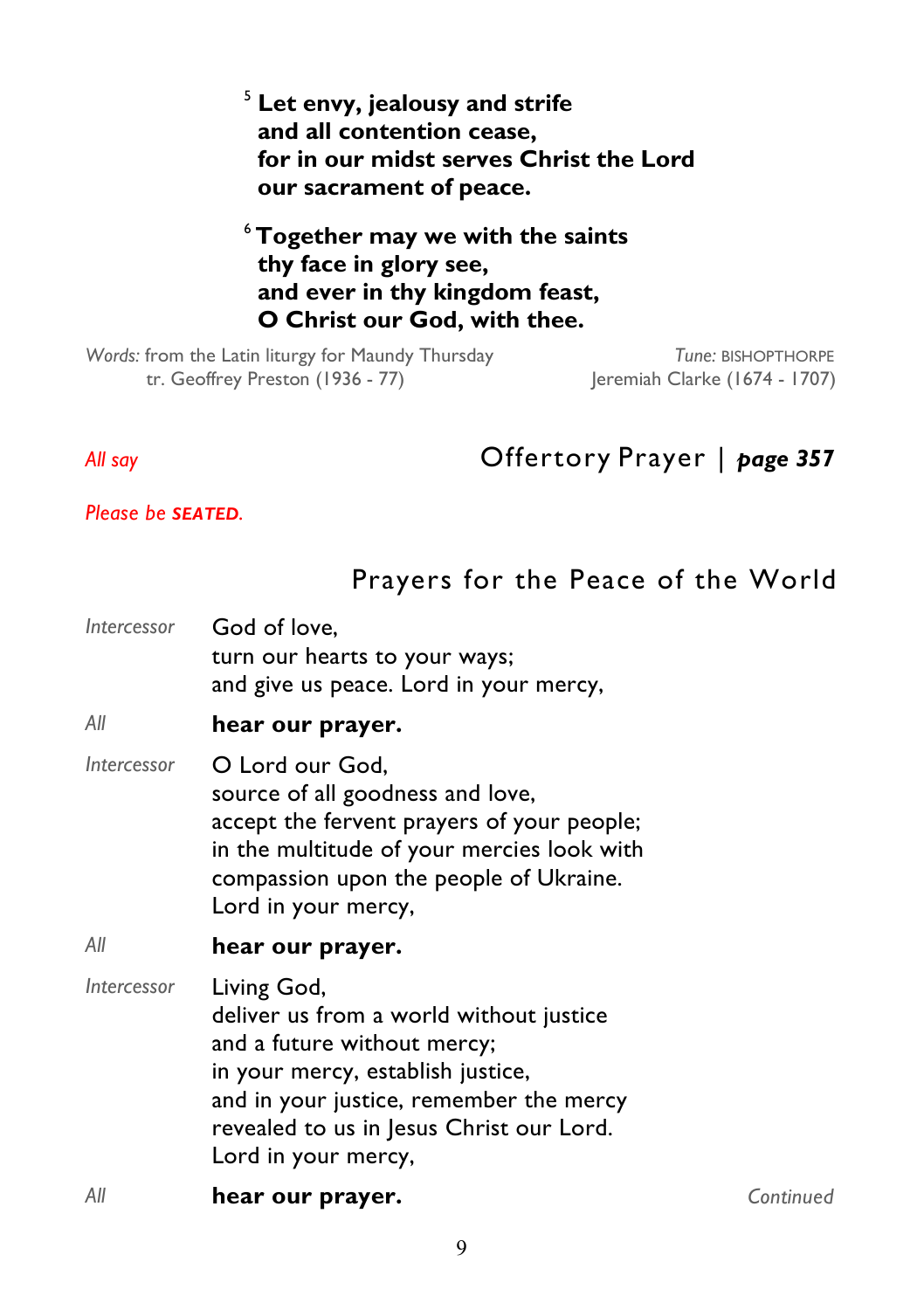| Intercessor | Almighty Father,<br>whose will is to restore all things<br>in your beloved Son, the King of all:<br>govern the hearts and minds of those in authority.<br>Lord in your mercy,                                                                                                                                           |
|-------------|-------------------------------------------------------------------------------------------------------------------------------------------------------------------------------------------------------------------------------------------------------------------------------------------------------------------------|
| All         | hear our prayer.                                                                                                                                                                                                                                                                                                        |
| Intercessor | We pray for the United Nations,<br>and for all governments and their leaders.<br>Pray for worldwide agencies which bind wounds and feed<br>the hungry;<br>for all who seek to transform systems that wound;<br>for all who work for justice and peace.<br>Give peace in our time, O God.<br>Lord in your mercy,         |
| All         | hear our prayer.                                                                                                                                                                                                                                                                                                        |
| Intercessor | O God,<br>who would fold both heaven and earth in a single peace:<br>let the design of thy great love<br>lighten upon the waste of our wraths and sorrows:<br>and give peace to thy Church,<br>peace among nations,<br>peace in our dwellings,<br>and peace in our hearts:<br>through thy Son our Saviour Jesus Christ. |
| All         | Amen.                                                                                                                                                                                                                                                                                                                   |

#### The Preparation for Communion | *Page 361*

The Consecration | *Page 363* 

#### The Communion | *Page 368*

*Communicants are requested to leave space on either side of them when they receive Communion.* 

*While seated, all join in singing the hymn.*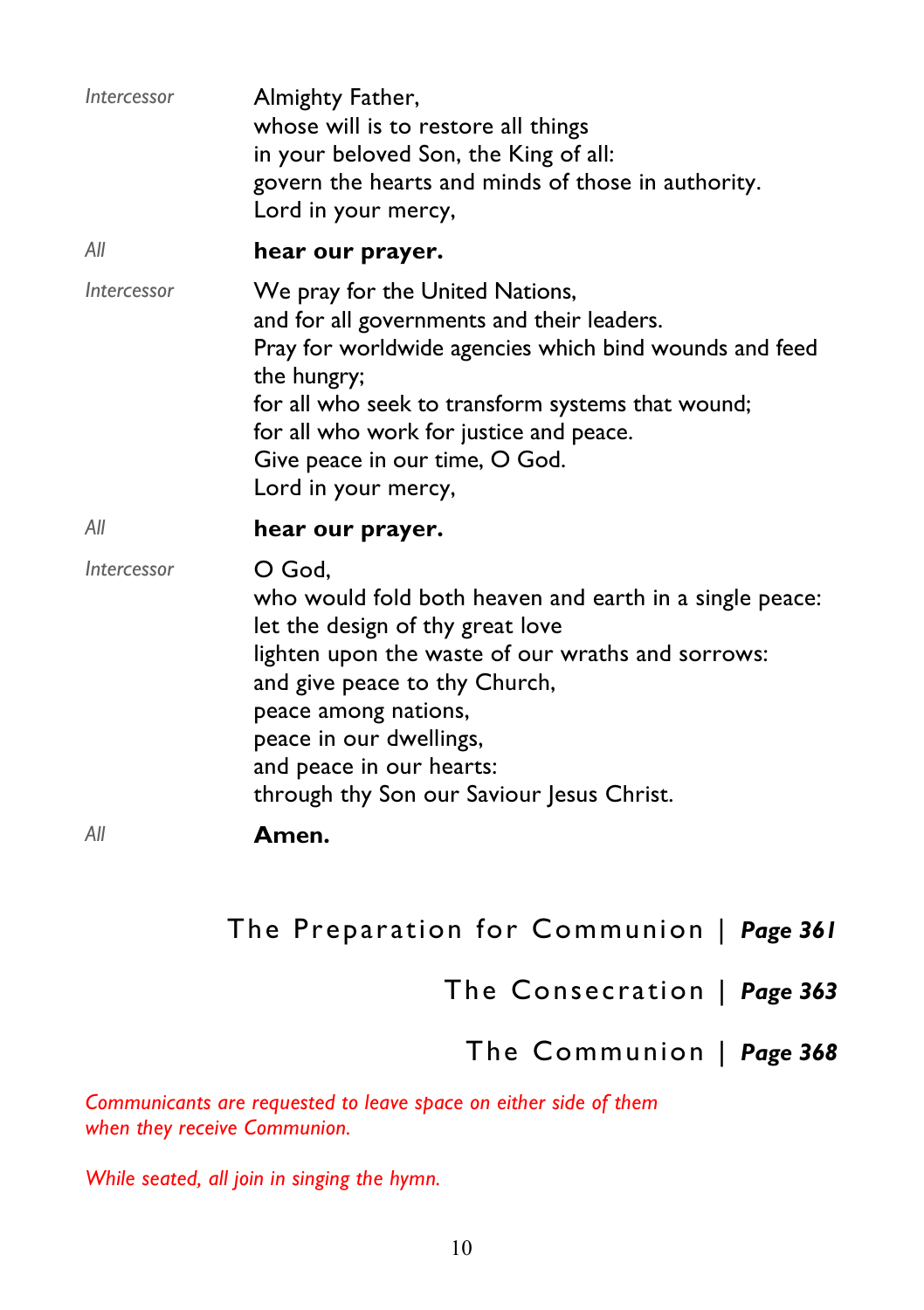#### Hymn at the Communion

 **Jesus, lover of my soul, let me to thy bosom fly, while the gathering waters roll, while the tempest still is high: Hide me, O my Saviour, hide, till the storm of life is past; safe into the haven guide, O, receive my soul at last.** 

<sup>2</sup> **Other refuge have I none; hangs my helpless soul on thee; leave, ah! leave me not alone, still support and comfort me. All my trust on thee is stayed, all my help from thee I bring; cover my defenseless head with the shadow of thy wing.** 

<sup>3</sup> **Plenteous grace with thee is found, grace to cleanse from every sin; let the healing streams abound; make and keep me pure within: thou of life the fountain art; freely let me take of thee; spring thou up within my heart, rise to all eternity.** 

*Words:* Charles Wesley (1707 - 88) *Tune:* ABERYSTWYTH

Jospeh Parry (1841 - 1903)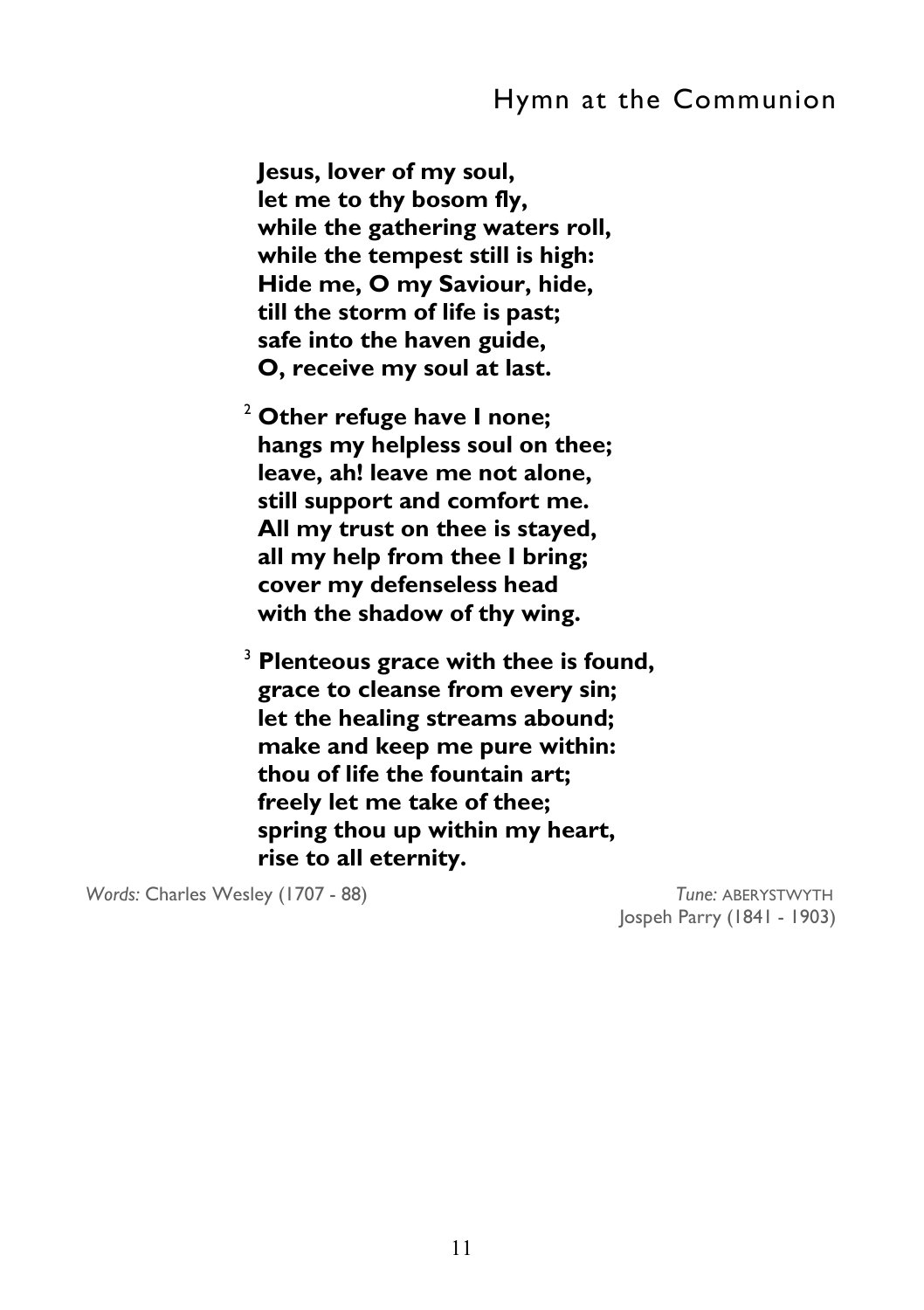#### Post Communion Prayer

**Holy God, we see your glory in the face of Jesus Christ: may we who are partakers at his table reflect his life in word and deed, that all the world may know his power to change and save. This we ask through Jesus Christ our Lord. Amen.**

*All sing.* Gloria in Excelsis | *Page 371*

### The Blessing

*The Presbyter* 

Go now into the world, inspired by the extravagant love of God. Live generously, with open hands, loving one another as if your lives depended on it. Be good stewards of the gifts you have received, so that God may be glorified in all that you say and do. And the blessing of God almighty, † the Father, the Son and the Holy Spirit, be among you and remain with you always. **Amen.** 

*All join in singing the hymn at the closing.*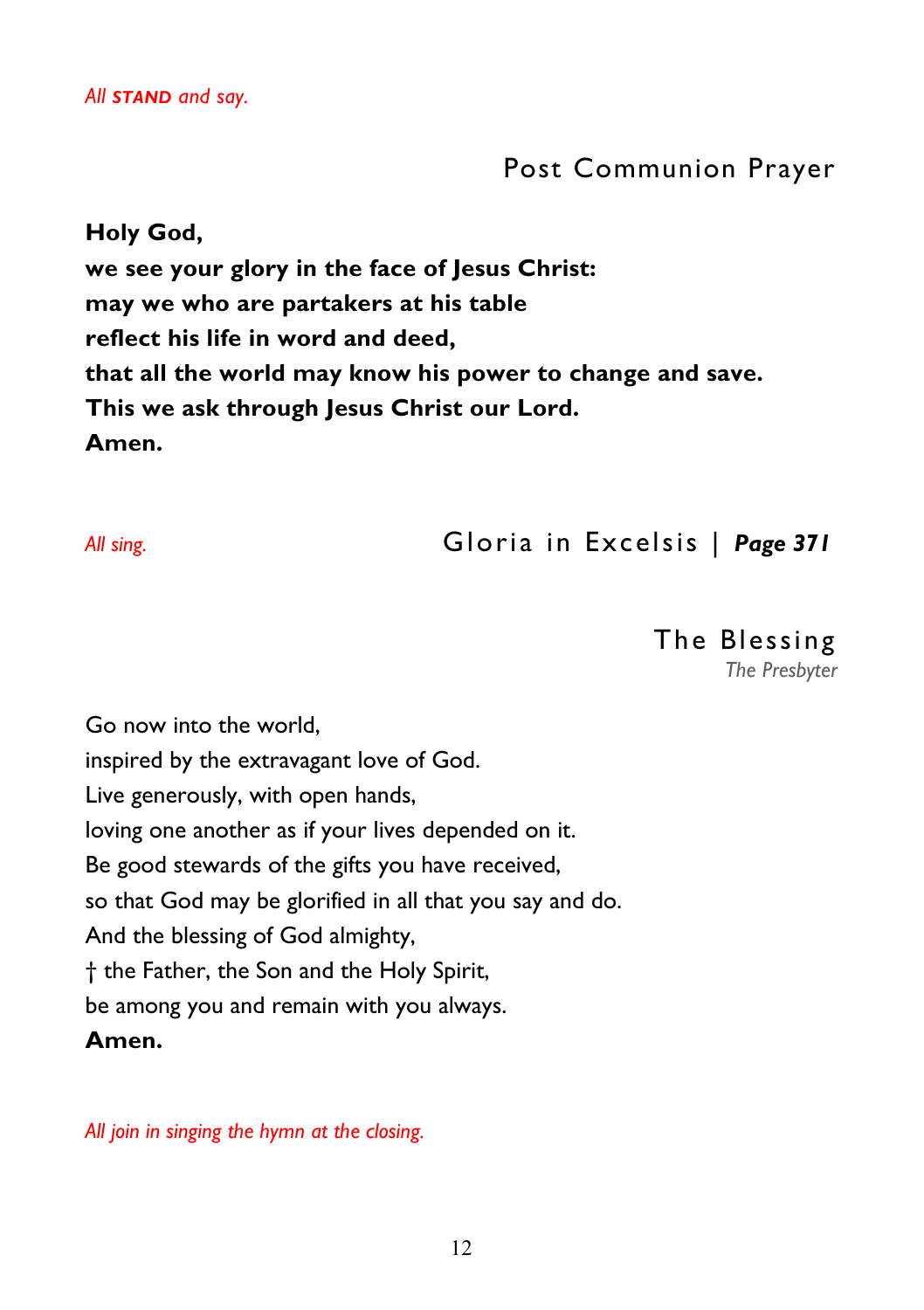### Hymn at the Closing

 **Great is Thy faithfulness, O God my Father, there is no shadow of turning with Thee; Thou changest not, Thy compassions, they fail not; as Thou hast been, Thou forever willt be**.

 *Great is Thy faithfulness! Great is Thy faithfulness! morning by morning new mercies I see; all I have needed Thy hand hath provided great is Thy faithfulness, Lord, unto me!*

2  **Summer and winter, and springtime and harvest, sun, moon and stars in their courses above join with all nature in manifold witness to Thy great faithfulness, mercy and love.** 

<sup>3</sup> **Pardon for sin and a peace that endureth, Thy own dear presence to cheer and to guide; strength for today and bright hope for tomorrow, blessings all mine with ten thousand beside!** 

*Words:* Thomas Chisholm (1866 - 1960) *Tune*: FAITHFULNESS

William Runyan (1870 - 1957)

Dismissal *From the West Door the Presbyter says* 

Go in peace to love and serve the Lord.

*All* **In the name of Christ. Amen.** 

#### Postlude

Voluntary in D George Dyson (1883 - 1964)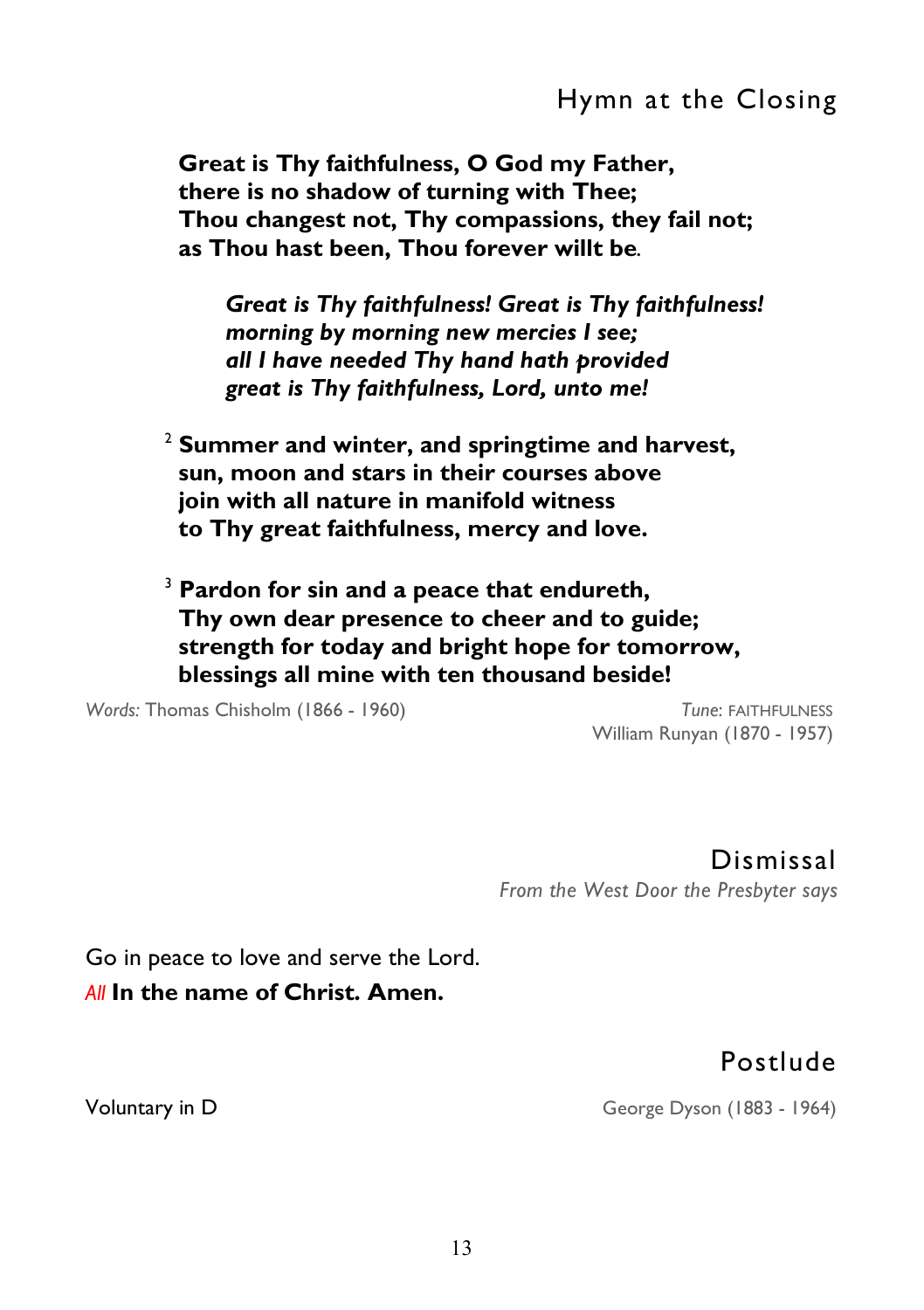### Prayer Requests & Announcements

*Your prayers are requested for* 

† God's hand of protection as life slowly returns to normal.

† restoration of peace between Russia and Ukraine.

† in the Diocese, Holy Immanuel Church, Vasai and the Revd Johncy Varghese.

- † the *Church of North India's* Diocese of Marathwada and the Rt Revd M. U. Kasab.
- † the *Church of South India's* Diocese of Thoothukudi Nazareth and the Rt Revd

Samuel Devasahayam.

† in the *Anglican Communion*, the Church in Kenya and the Most Revd Jackson Sapit.



#### **Wednesday 2nd March 2022**

7 am Eucharist (said) 6.30 pm Eucharist (choral) *with imposition of ashes at both services.* 

A box is kept at the entrance in which you can put palm crosses from previous years.

#### **Friday 4th March 2022** ● **6.30 p.m.**

*'I know the plans I have for you.'* Jeremiah 29:11

The material for this year's service has been drawn up by the World Day of Prayer Committee of England, Wales & Northern Ireland.

In these uncertain times, the theme for 2022 emerges like a balm of confidence. It is an invitation to place our trust in God in times of suffering.

All are welcome to attend the service.

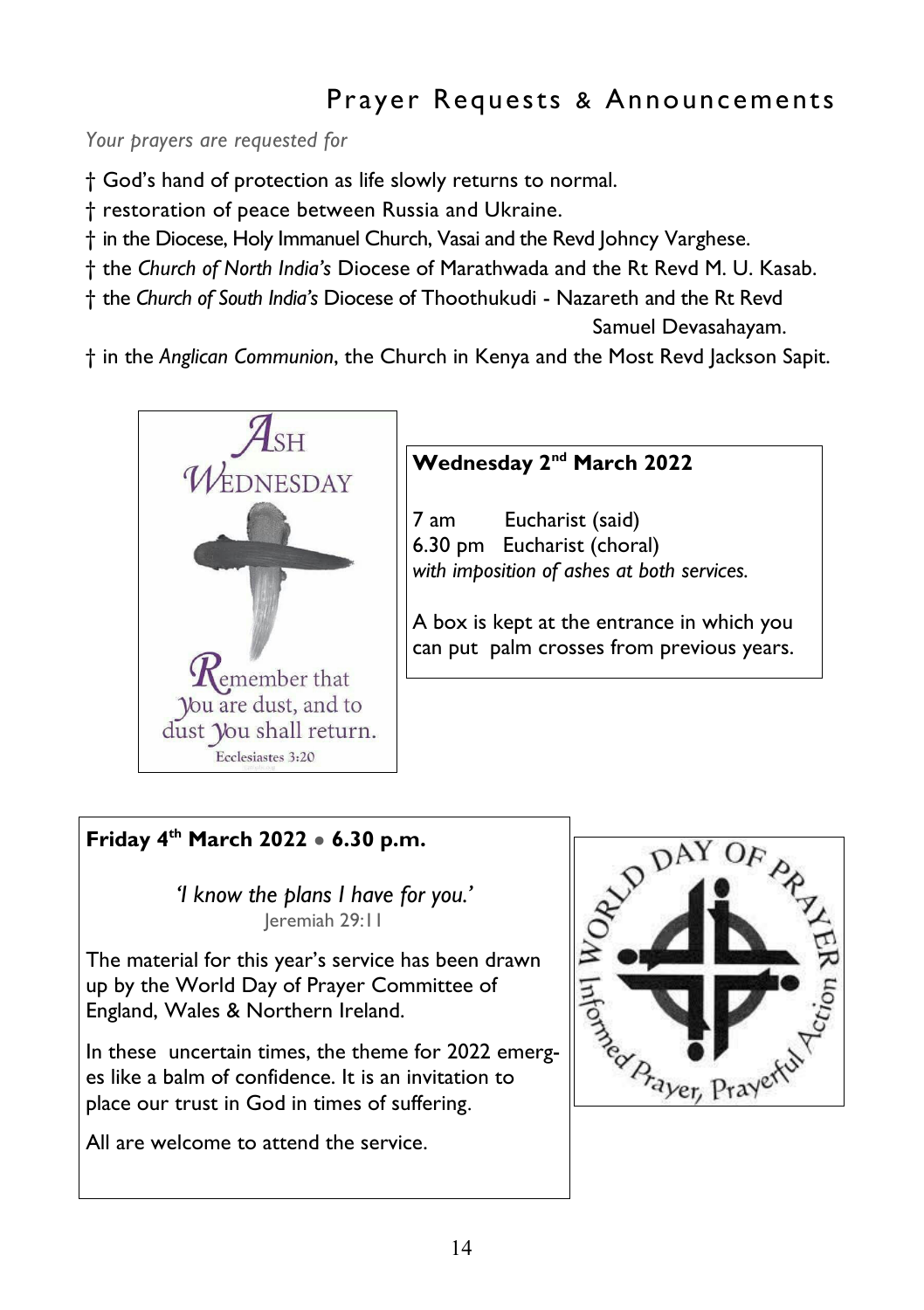| <b>Through the Wilderness</b><br><b>Lent 2022</b>                                                                                                                                                                                                                                                                                       |             |            |           |  |  |  |
|-----------------------------------------------------------------------------------------------------------------------------------------------------------------------------------------------------------------------------------------------------------------------------------------------------------------------------------------|-------------|------------|-----------|--|--|--|
| † Midweek Eucharist                                                                                                                                                                                                                                                                                                                     | Lady Chapel | Wednesdays | $7.30$ am |  |  |  |
| † Bible study<br>Sermon on the Mount                                                                                                                                                                                                                                                                                                    | Online      | Fridays    | 7.00 pm   |  |  |  |
| † Lenten talks                                                                                                                                                                                                                                                                                                                          | Online      | Wednesdays | 7.00 pm   |  |  |  |
| The lenten talk series willl be led by guest speakers.<br>Together we will explore how the Passion of Christ has had such a<br>powerful influence on the creative arts in every time and age.<br>Topics will cover the influence of the Passion of Christ on literature, theatre and music.<br>Zoom links will be sent nearer the time. |             |            |           |  |  |  |

 As a Cathedral congregation we extend our warm birthday greetings to Mr. M. Chacko who turns 95 today – indeed a momentous occasion. We pray for him and the family.

#### **Birthdays**

*May God bless you abundantly.* 

M. Chacko (27), Tiana John (27), Anna Chacko (1 March), Ashra Iype (1), Nalini Isaacs (2), David Cyprian (3), Sunita Gladston (3), Indira Pastala (4), Meagan Pandian (5)

**Wedding Anniversary**  *Be blessed with love, joy and companionship all the years of your life.* 

Vijay and Meagan Pandian (1 March)

This order of service is printed on sustainably-produced paper. Worship material has been drawn from the Book of Common Prayer; and https://www.churchofengland.org. Some material in this service is copyright: Common Worship © 2000 The Archbishops' Council. Hymns are taken from Hymns Ancient & Modern New Standard. The reflections on 1 Corinthians 13 are an excerpt from an article by Becky Jo Messenbrink, pastor at Glendale United Methodist Church in Savage, USA.https://www.swnewsmedia.com Some intercessory prayers are drawn from https://una.org.uk